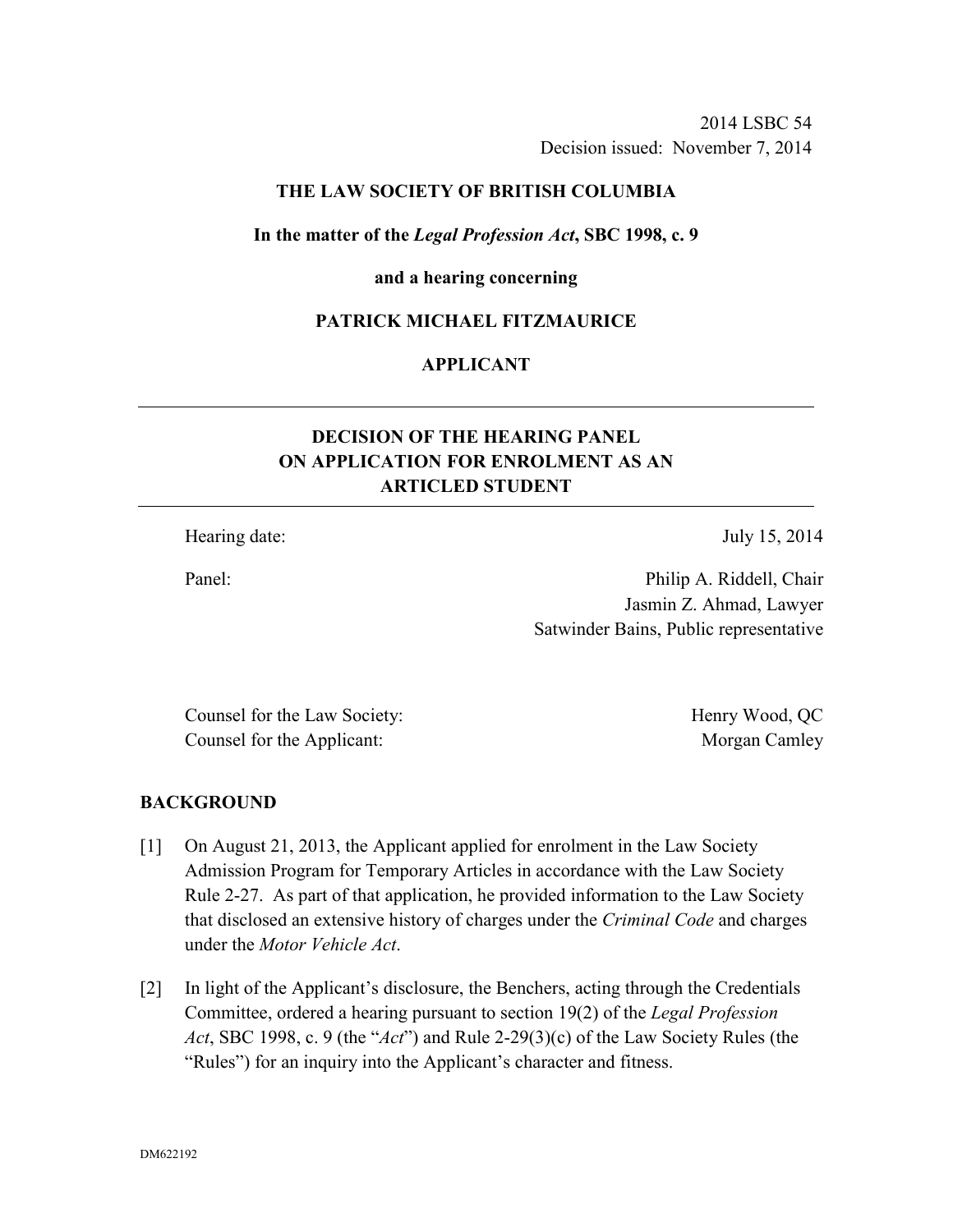[3] In accordance with Rule 2-61, the Applicant was provided with notification, including notice that the circumstances to be inquired into at this hearing would focus upon his extensive history of *Criminal Code* and *Motor Vehicle Act* charges.

# **ISSUE AND SUMMARY OF DECISION**

- [4] The issue to be determined at this hearing is whether the Applicant satisfies the requirements of section 19(1) of the *Act* for enrolment as an articled student. That section provides:
	- 19(1) No person may be enrolled as an articled student, called and admitted or reinstated *unless the benchers are satisfied that the person is of good character and repute and fit to become a barrister and a solicitor of the Supreme Court*.

[emphasis added]

- [5] In accordance with Rule 2-67(1), the onus is on the Applicant to satisfy the Panel that he meets the requirements set out in section 19(1) on the balance of probabilities.
- [6] The specific issue before this Panel, then, is: has the Applicant met the burden of proving that he is of "good character and repute" required for enrolment as an articled student as set out in section 19(1) of the *Act*, particularly in light of his history of criminal and *Motor Vehicle Act* charges?
- [7] Having considered the law and the evidence before it, for the reasons to be set out below, this Panel has concluded that the Applicant has met the burden and should be enrolled as an articled student of the Law Society of British Columbia.

# **THE LAW**

- [8] What constitutes "good character and repute" has been the subject of both judicial consideration and decisions of hearing panels of the Law Societies of British Columbia and Upper Canada. That law is not in dispute.
- [9] In affirming the June 12, 1992 decision of the hearing panel of the Law Society of British Columbia in *McOuat* v. *Law Society of BC* (1993), 78 BCLR (2d) 106, the Court of Appeal of this province adopted the writing of Mary Southin, QC (as she then was), "What is 'Good Character'?", published in *The Advocate*, 1977 v. 35, at 129, as follows: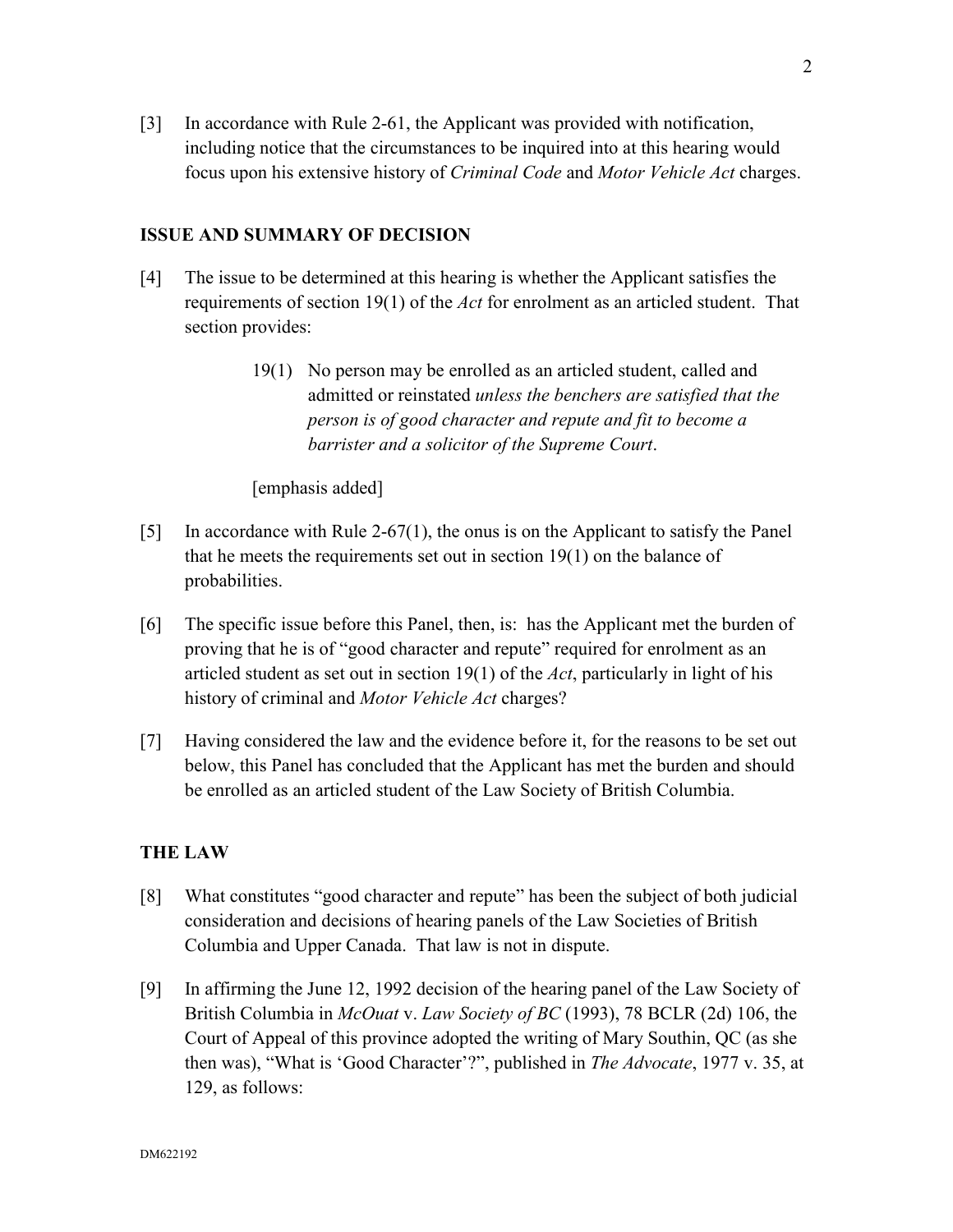I think in the *context* "good character" means those qualities which might reasonably be considered in the eyes of reasonable men and women to be relevant to the practice of law in British Columbia at the time of application.

Character within the Act comprises in my opinion at least these qualities:

- 1. An appreciation of the difference between right and wrong;
- 2. The moral fibre to do that which is right, no matter how uncomfortable the doing may be and not to do that which is wrong no matter what the consequences may be to oneself;
- 3. A belief that the law at least so far as it forbids things which are *malum in se* must be upheld and the courage to see that it is upheld.

What exactly "good repute" is I am not sure. However, the *Shorter Oxford Dictionary* defines "repute" as "the reputation of a particular person" and defines "reputation" as:

- 1. The common or general estimate of a person with respect to character or other qualities; the relative estimation or esteem in which a person is held.
- 2. The condition, quality or fact of being highly regarded or esteemed; also respectability, good repute.
- 3. In the context of s. 41 I think the question of good repute is to be answered thus: would a right-thinking member of the community consider the applicant to be of good repute? ...

If that right-thinking citizen would say, knowing as much about an applicant as the Benchers do, "I don't think much of a fellow like that. I don't think I would want him for my lawyer", then I think the Benchers ought not to call him or her.

[10] In *Law Society of BC v. DM* (December 15, 1994 Panel Decision), the hearing panel echoed the requirement that the expectations of the public, together with those of the profession, be reflected in any assessment of character and repute. It stated at page 4 of that decision as follows:

> … The question remains as to whether or not the applicant has shown that he is now a person of good character and reputation and fit to become a barrister and solicitor of the Law Society of British Columbia. In our view, fitness in this context depends on good character and reputation and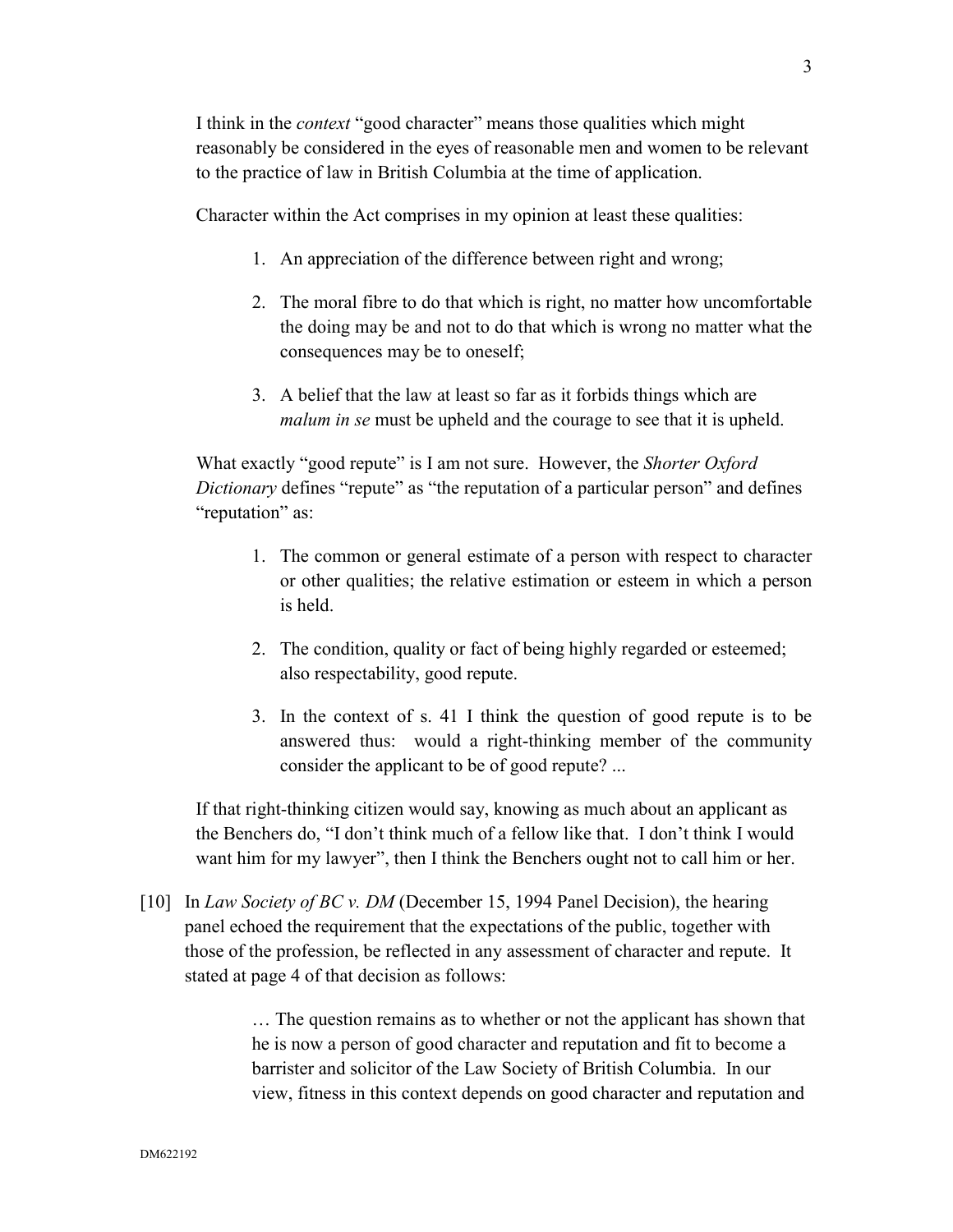must reflect to some extent the expectations of both the public generally and other lawyers specifically in what both groups desire, need or otherwise seek in a member of this profession …

- [11] The importance of the expectation of the public is highlighted by section 3 of the *Act* which provides, "It is the object and duty of the society to uphold and protect the public interest in the administration of justice … ."
- [12] While an applicant's past conduct and behaviour is relevant to the assessment of whether he or she is of "good character and repute", hearing panels have clearly and consistently held that the assessment must focus on the current character of the applicant. The recent decision of the Benchers on Review in *Law Society of BC v. Gayman,* 2012 LSBC 30 at para. 20, is particularly instructive in that regard.
- [13] Hearing panels have also been consistent in holding that the standard of assessment is not one of perfection. Where an applicant is able to demonstrate rehabilitation, an imperfect past will not necessarily result in the rejection of an applicant's application for enrolment as an articled student or for call and admission.
- [14] The principles of law are summarized as follows:
	- (a) Because every person's character is formed over time and in response to a myriad of influences, it seems clear that no isolated act or series of acts necessarily defines or fixes one's essential nature for all time; *Law Society of BC v. Lee*, 2009 LSBC 22 at para. [79] quoting *Law Society of Upper Canada v. Birman*, [2005] LSDD No. 13 at paras. 13 and 14;
	- (b) "Character does evolve and a person can rehabilitate himself or herself such that past character defects can be overcome." *MacAdam v. Law Society of Nunavut*, 20017 NUCJ 28 at para. 59;
	- (c) Wherever there is a history of disturbing behaviour, "the question becomes whether the applicant is able to demonstrate that he or she has rehabilitated himself or herself,"… noting that "[a]lways a balance must be struck between protecting the public from rogue or undesirable lawyers and the concept of redemption through rehabilitation, which runs deep in western civilization"; *Re: Applicant 3,* 2010 LSBC 23 at para. [22]; and
	- (d) The standard to be met in assessing an applicant's character and repute is not one of perfection or certainty; *Law Society of BC v. Buttar*, 2009 LSBC 14 at para. [37], citing *Birman* at para. 14.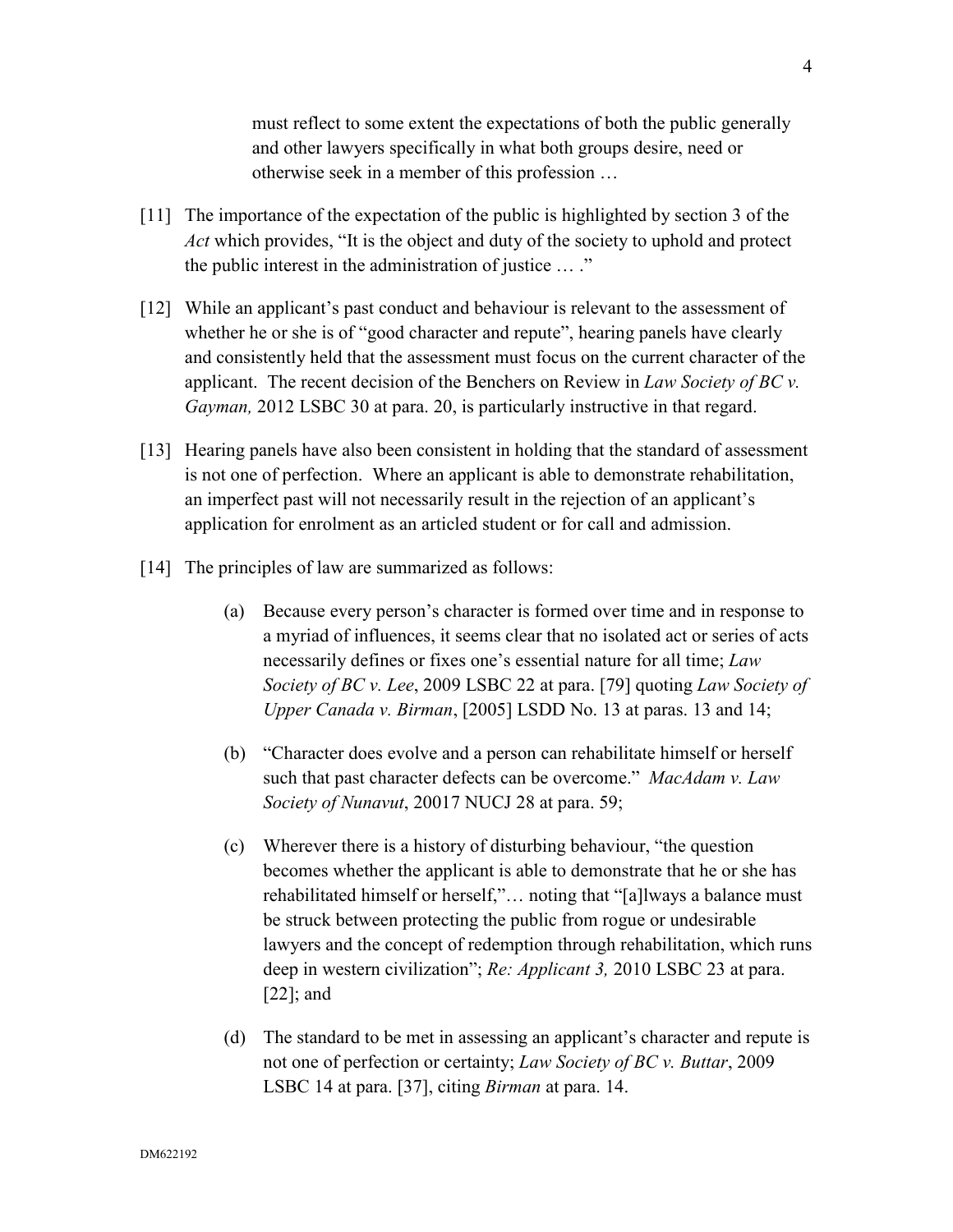[15] All of the above principles of law are subject, however, to the following caution made by the Law Society of Upper Canada in *Schuchert*:

> It is important not to confuse the good character requirement for admission with notions about forgiveness or about giving an applicant a second chance. The Admissions panel is not in the forgiveness business; the test to be applied is clear, and the admissions panel is to determine if the applicant is of good character today. …

# **SUMMARY OF EVIDENCE**

# **Evidence**

- [16] Mr. Fitzmaurice gave evidence in chief and was cross-examined by Law Society counsel. During the course of his evidence, Mr. Fitzmaurice described and answered questions regarding his past criminal activities and driving record as well as those "life events" that, in his view, were the root of his negative behaviour.
- [17] He also gave evidence regarding the positive steps he has taken, and is still taking, to address the issues that, in his view, contributed to his negative behaviour as well as the positive ways in which he now conducts his life.
- [18] In addition to his own evidence, Mr. Fitzmaurice also relies on a report dated August 15, 2013 authored by Dr. Kulwant Riar, who specializes in forensic and general psychiatry. Mr. Fitzmaurice was under the care of Dr. Riar for about three years starting in June of 2001 for the "treatment of psychiatric symptoms he was experiencing at the time" as the result of two serious motor vehicle accidents. Dr. Riar did not give oral evidence at the hearing and, therefore, was not crossexamined.
- [19] In support of his application, Mr. Fitzmaurice provided the Panel with ten letters of reference from individuals, all of whom were fully informed of the Applicant's past criminal activity and driving record. None of the referees provided oral evidence at the hearing.
- [20] Finally, the parties submitted a Joint Book of Documents (the "Joint Book") which include both:
	- (a) a summary prepared by the Applicant summarizing both the criminal and *Motor Vehicle Act* charges that had been made against him; and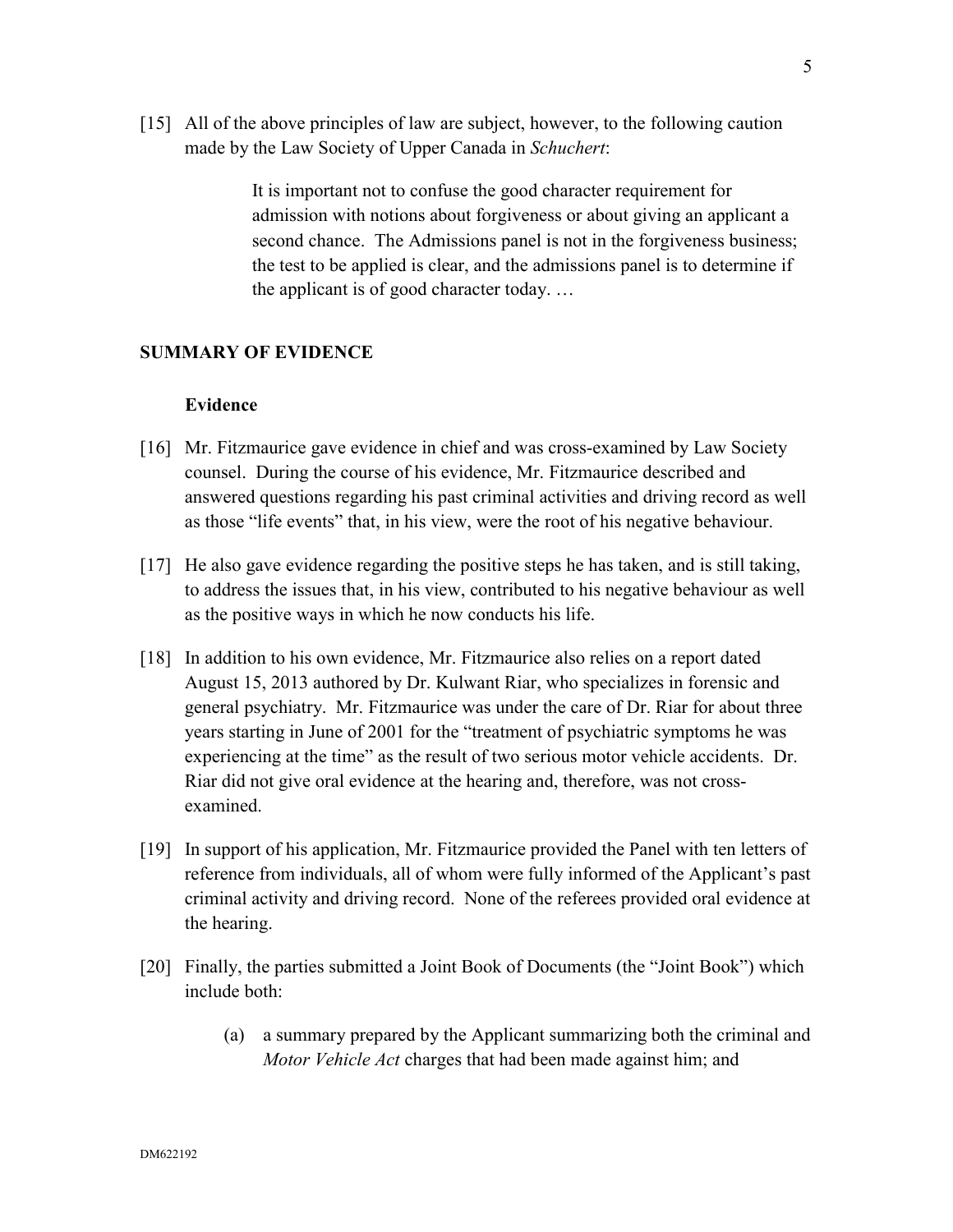- (b) supporting documentation in respect of each of the charges set out in the summary.
- [21] All of the evidence was considered in its entirety. However, a brief summary of that evidence is provided below:

# **Childhood/Adolescence (approx. 1987 – 1995) (9 – 17 years old)**

- [22] Mr. Fitzmaurice described a childhood in which he moved numerous times for his father's work. Those moves included two moves to Mexico, one at the age of 13 for six months and one at the age of 17 for two years, when he lived with his father and had various responsibilities with his father's construction business.
- [23] His childhood also included a stay at boarding school when Mr. Fitzmaurice was in grade 6, an experience he described as "very difficult."
- [24] During the time of his childhood and adolescence, he developed a sense of alienation and isolation and was subjected to bullying. In defending himself against the bullying, Mr. Fitzmaurice developed a "reputation" for fighting back, which allowed him to make friends. While those friendships gave him a sense of belonging that he previously did not have, the peer group that provided that sense of belonging "entertained themselves by stealing bicycles and breaking into cars for stereos<sup>"</sup>

# **Early Adulthood (1995 – 2001) (17 – 23 years old)**

- [25] In approximately 1995 when Mr. Fitzmaurice was 17 years old, he moved with his father to San Diego. There, he took the initiative to enrol himself in an adult program to complete high school. At the same time, he also had flight training in order to pursue a career as a pilot.
- [26] Having successfully completed that program in 1998, Mr. Fitzmaurice returned to Vancouver where, despite having completed the GED in San Diego, he enrolled in BCIT to upgrade his high school finishing requirements. He also began the process of converting his US flying licence.
- [27] In 2001, Mr. Fitzmaurice enrolled at BCIT in aircraft structures and maintenance engineering to supplement his pilot's licence.
- [28] It appeared at that point, at the age of 23, Mr. Fitzmaurice was taking steps to lead a positive and productive life.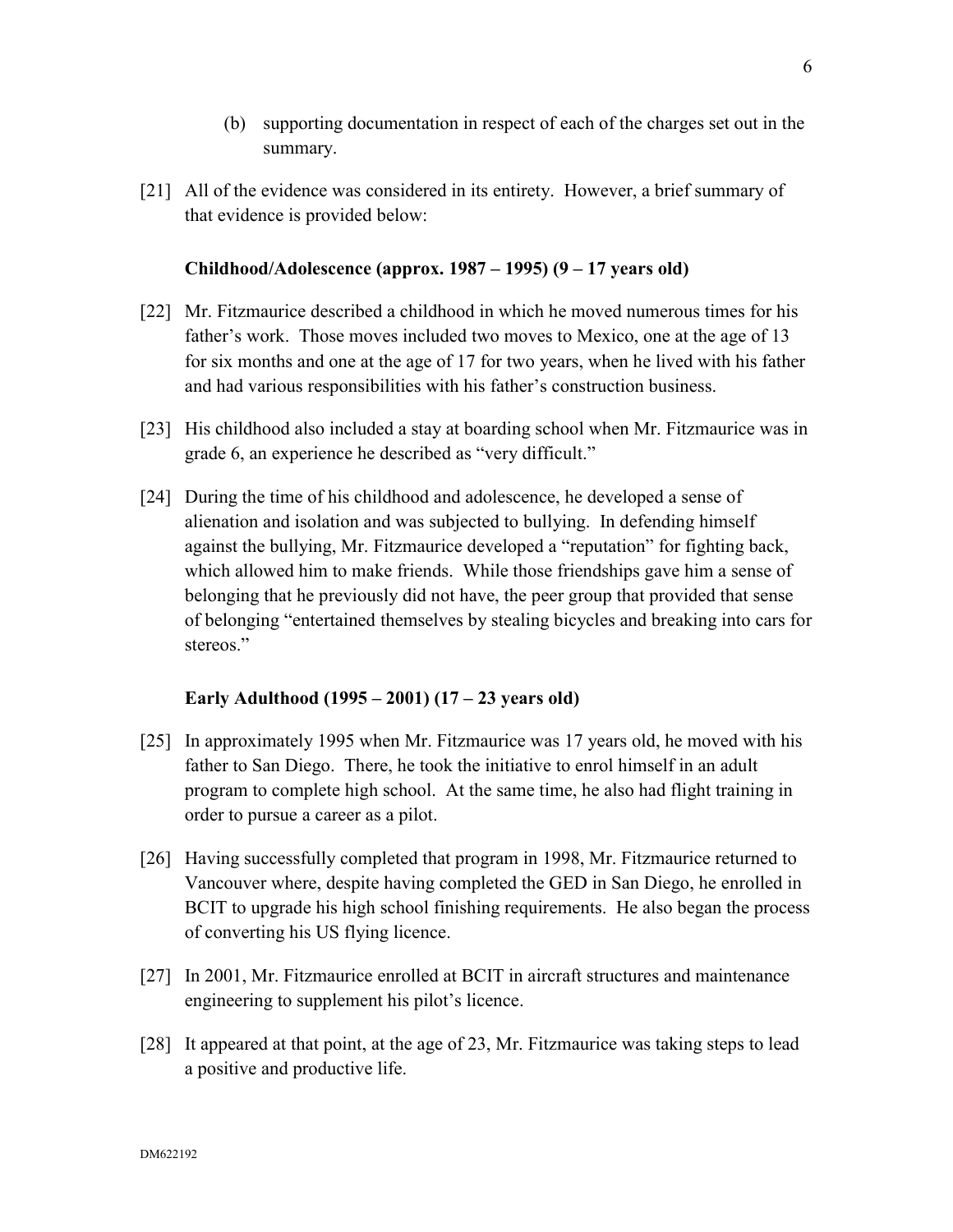# **Motor Vehicle Accidents (2001 – 2002) (23 – 24 years old)**

- [29] Mr. Fitzmaurice described two motor vehicle accidents that occurred in 2001 and 2002, both of which, in Mr. Fitzmaurice's words, "affected [him] quite profoundly."
- [30] The first of those accidents (the "First Accident"), which occurred in 2001 when Mr. Fitzmaurice was 23 years old, resulted in, among other things, facial injuries that required approximately five to six surgeries to heal. Mr. Fitzmaurice described the recovery process from that accident as being difficult and resulting in a period of depression.
- [31] As a result of the First Accident, Mr. Fitzmaurice was referred for treatment to Dr. Riar.
- [32] Dr. Riar's written summary provided that, as result of the First Accident, Mr. Fitzmaurice "... experience [ed] symptoms of post-traumatic stress disorder (PTSD) and depression. He was also drinking alcohol excessively during that time." However, according to Dr. Riar, "within four to five months [of treatment with Dr. Riar] his symptoms came under control, and he became almost euthymic. His drinking was also curbed."
- [33] Mr. Fitzmaurice's evidence regarding his recovery from the First Accident was consistent with that of Dr. Riar. His evidence was that the recovery process from the First Accident was difficult and caused him to go through a period of depression and significant stress (which had been diagnosed by Dr. Riar as PTSD).
- [34] In the period following the First Accident, Mr. Fitzmaurice was invited by a friend to make money by delivering drugs in an operation colloquially known as "dial-adope." In that enterprise, Mr. Fitzmaurice obtained small packages of cocaine from the older brother of one of his friends, who would then instruct Mr. Fitzmaurice, by pager, when he had a purchaser for the cocaine. Mr. Fitzmaurice would then make arrangements with the purchaser for delivery of the cocaine.
- [35] Mr. Fitzmaurice estimated he was involved in the dial-a-dope operation for approximately three to four months, after which he has had no further involvement. He has since completely distanced himself from all of the friends that were involved.
- [36] Mr. Fitzmaurice's involvement in the "dial-a-dope" operation resulted in a charge of possession for the purpose of trafficking in July 2001, the details of which will be described in more detail below.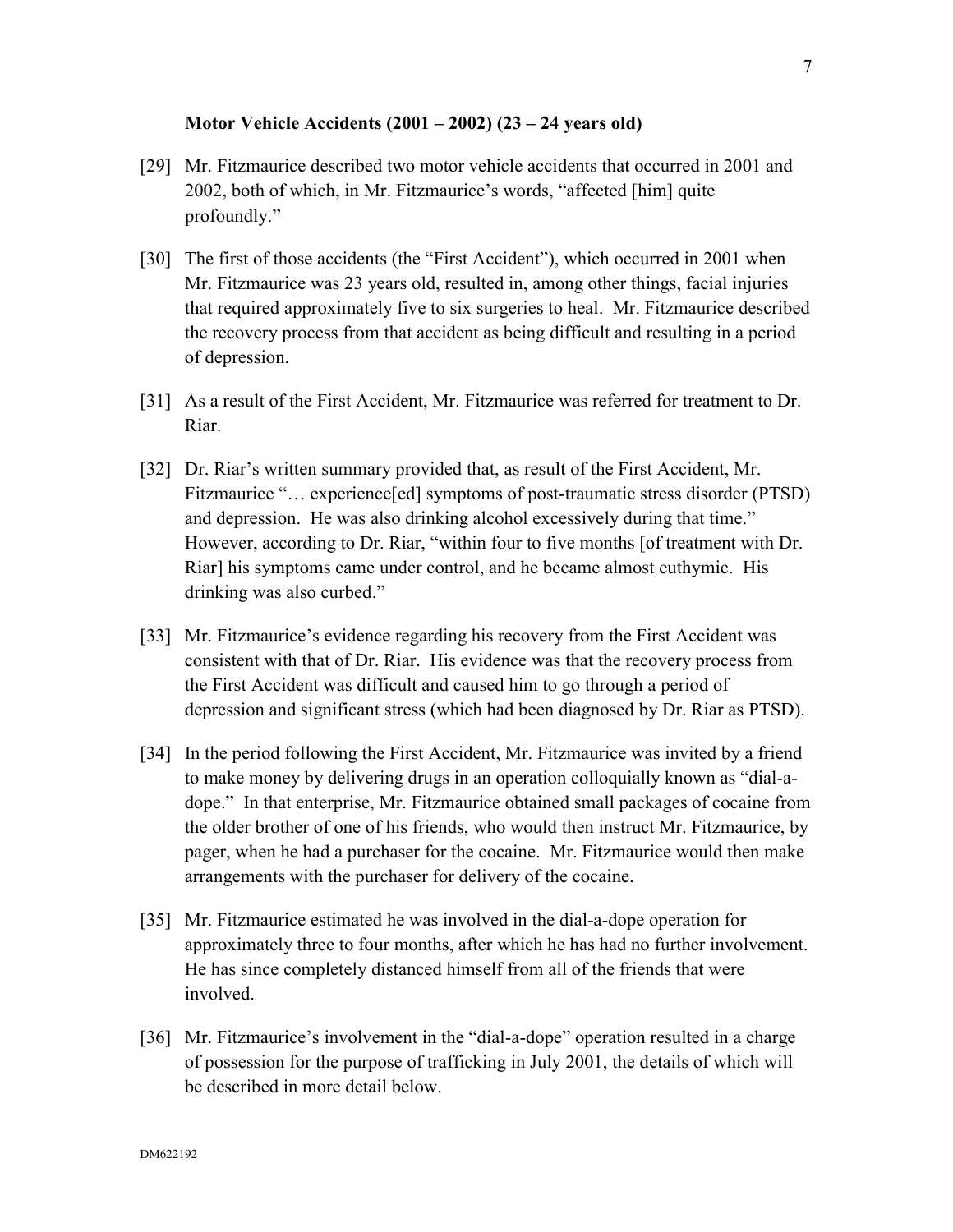- [37] Although he now holds a different view of the implication of his involvement in that operation, at the time he considered it a "victimless crime" and a "harmless way of making a little extra money." He now says he considers the "broader implications" of the crime, noting the negative impact that drug use has on individuals.
- [38] Notwithstanding his involvement in criminal activity, in the period following the First Accident, he took steps to pursue his career in aviation and, in 2002, completed his flight instructor's training.
- [39] Shortly after doing so, Mr. Fitzmaurice was involved in a second motor vehicle accident (the "Second Accident") in which he suffered significant injuries, including "major damage" to his arms and tendons. Those injuries took three years of surgery to resolve.
- [40] As a result of the injuries he sustained in the Second Accident, Mr. Fitzmaurice concluded that his career in aviation was over.
- [41] Dr. Riar described the issue resulting from the Second Accident as follows:

Then, on June 25, 2002, I was informed by Mr. Fitzmaurice that he was in Vancouver General Hospital after another accident. He suffered serious injuries to his left forearm, leaving him with a wrist drop due to nerve damage. When he was seen in July 2002, by myself, he reported reemergence of symptoms of PTSD, which was quite severe. His depression was also getting worse and, once again, he was turning to alcohol to self medicate. I immediately engaged him in treatment, and started him on antidepressant medication, as well as other medication for his pain symptoms. During the rest of 2002 his symptoms were not responding to prescribed treatment. He was having significant nightmares and related sleep difficulties, and in response he was drinking, which he was doing quite regularly …

# **Road to Recovery (2002 - 2014) (24 – 36 years old)**

[42] At the end of 2002, during the course of his recovery from the Second Accident, Mr. Fitzmaurice moved to Toronto, both to recover from his surgeries and to "reconnect with family." In Toronto, he spent time with his uncle, a criminal defence lawyer who "practised law passionately" but who had managed to achieve a workable work/life balance. Mr. Fitzmaurice viewed his uncle as a mentor whose positive influence had a "lasting impact" on him.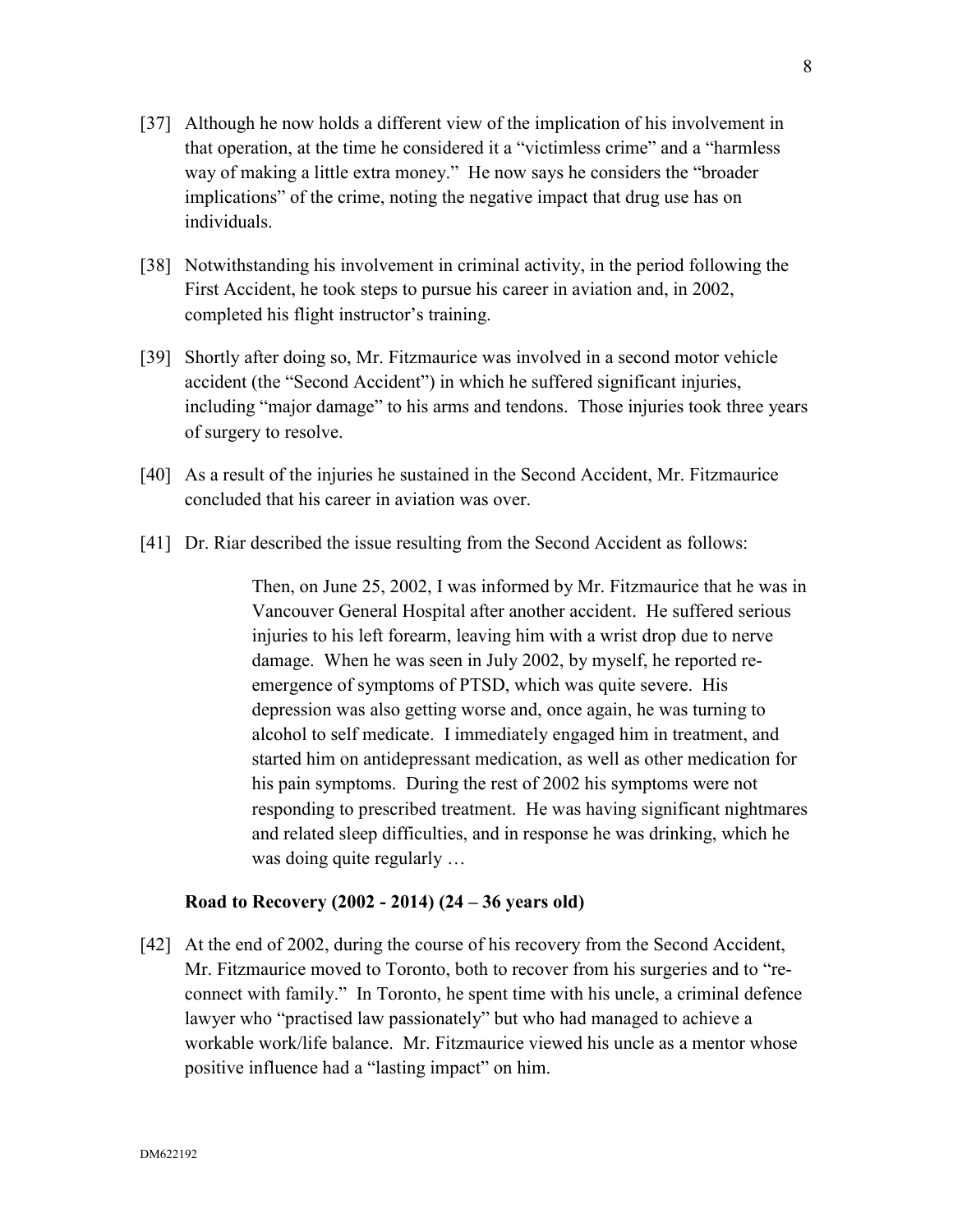- [43] During his time in Toronto, Mr. Fitzmaurice first began to consider the possibility of pursuing a career in criminal law, a decision he attributes primarily to the positive influence of his uncle.
- [44] Having returned to Vancouver, in 2006, despite his self-described "intermittent relationship with education," Mr. Fitzmaurice enrolled in Langara College. Around the same time, he used the money he obtained from settlement of the First Accident and the Second Accident to invest in a home, which he renovated himself. By applying himself to both endeavours, he did "very well" at Langara College and was able to complete the renovation of his townhouse, which he sold at a substantial profit. The profit earned on that sale was used to fund his further education.
- [45] In 2009, Mr. Fitzmaurice entered the University of British Columbia in an undergraduate program. As a third year undergraduate, he re-visited his earlier interest in a career of law, took the LSAT preparatory course and, in September 2011, entered law school at the University of British Columbia.
- [46] Mr. Fitzmaurice described his experience at law school as "transformative" and an "overall great experience." In law school, Mr. Fitzmaurice has formed many positive relationships and friendships. He has enjoyed the intellectual exercises he has experienced at law school.
- [47] Mr. Fitzmaurice has used the knowledge he has gained at law school to provide his services to the community by working with programs such as the Law Students' Legal Advice Program and Pro Bono Students Canada.
- [48] Mr. Fitzmaurice no longer has any contact with the peer group that was involved in the criminal activity of his past and is no longer under the care of Dr. Riar.
- [49] As summarized by Dr. Riar:

In summary, I feel that, during the three years when he was under my care, he was an ideal patient. He was very straight forward in expressing his symptoms and difficulties, and was very compliant to the prescribed treatment. He responded well to the treatment, which was able to curb his psychiatric symptoms, as well as drinking. In my view, he also made personal gains during physiotherapy. I noted that his maturity and sense of responsibility and accountability grew exponentially. I feel that the impact of traumatic (emotional) experiences from the accidents had a positive impact of his life. He did not [immerse] into a victim's role but got inspired by these events.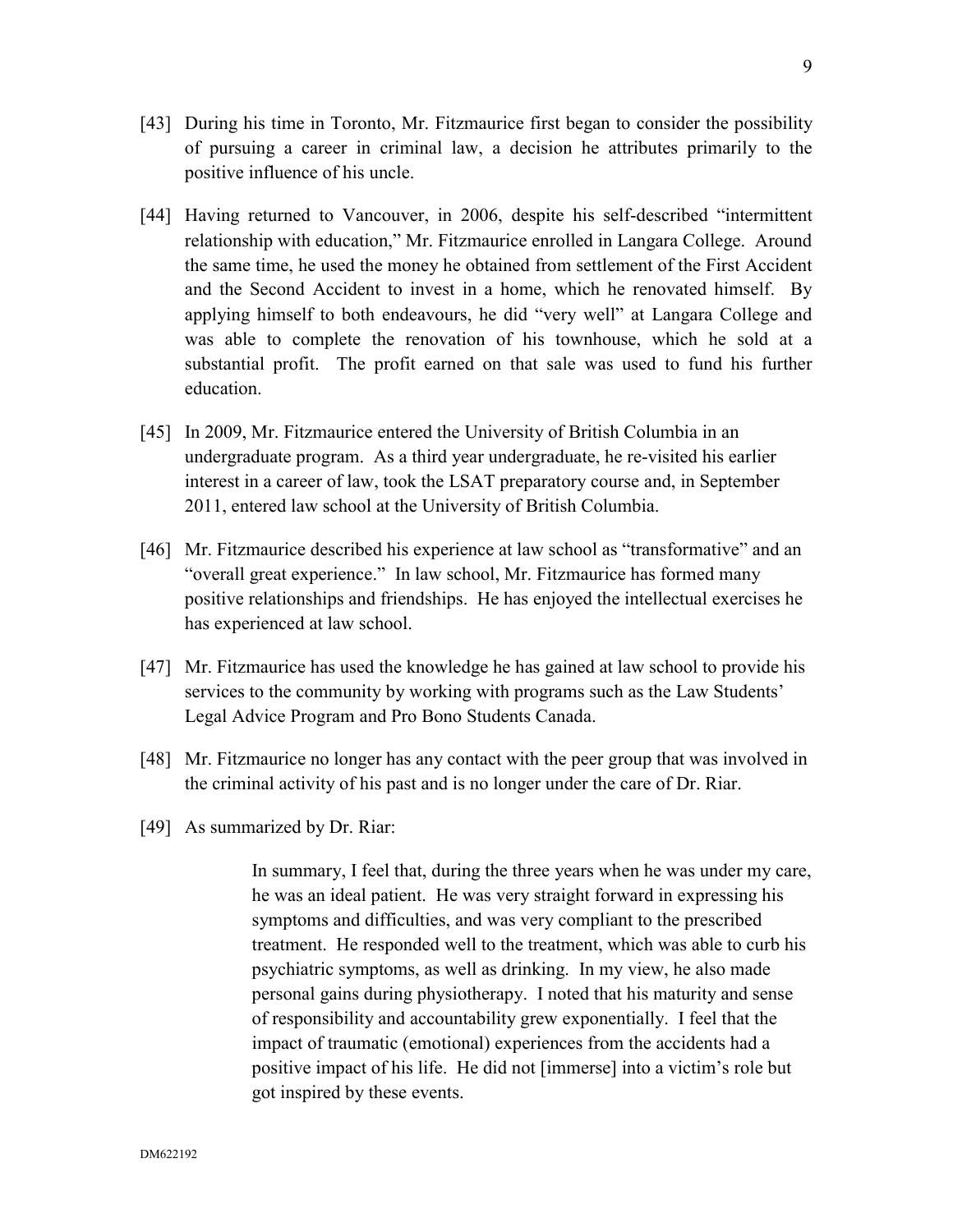[50] Today, at 36 years old, Mr. Fitzmaurice describes himself as being happy and adjusted. He describes his past as "being so distant that he barely recognizes it as his own" and as one that he will not repeat.

### **The future**

[51] If this application for enrolment as an articled student is granted, Mr. Fitzmaurice plans to practise criminal law, as did his uncle who was, and continues to be, a positive influence on him. In his view, his past involvement with the law will enable him to relate to those clients who, too, have difficulties with the law, which, in turn, he hopes will make a better advocate.

### **Criminal and Motor Vehicle Charges**

- [52] As noted, the evidence disclosed an extensive history of charges under the *Criminal Code* and charges under the *Motor Vehicle Act*. Those charges include:
	- 40 motor vehicle charges (18 speeding and 22 non-speeding charges) between March 1996 and June 2013
	- Six criminal charges between March 1996 and April 2006 (19 to 29) years old)
- [53] The Panel has considered all the evidence before it in respect of that history. Without discounting the seriousness of each of the charges, especially when considered as a whole, we have summarized the most notable of those charges below:
	- (a) *Possession of a restricted weapon*, March 20, 1996 (18 years old) He was 18 years old. The Applicant attended at a large gathering where everyone anticipated that a fight would occur. The police arrived before the fight occurred; the Applicant was arrested and charged. The proceedings were stayed.
	- (b) *Possession for the purpose of trafficking*, July 8, 2001 (23 years old) As a result of a search of the Applicant's vehicle, the police recovered a small pouch with what was discovered to be "small packets of cocaine inside it." Although those charges were eventually stayed, the Applicant admitted on questioning from the Panel that he did not possess the cocaine for his own personal use. Rather, he was in possession of the cocaine as part of his involvement in the "dial-a-dope" operation following the First Accident.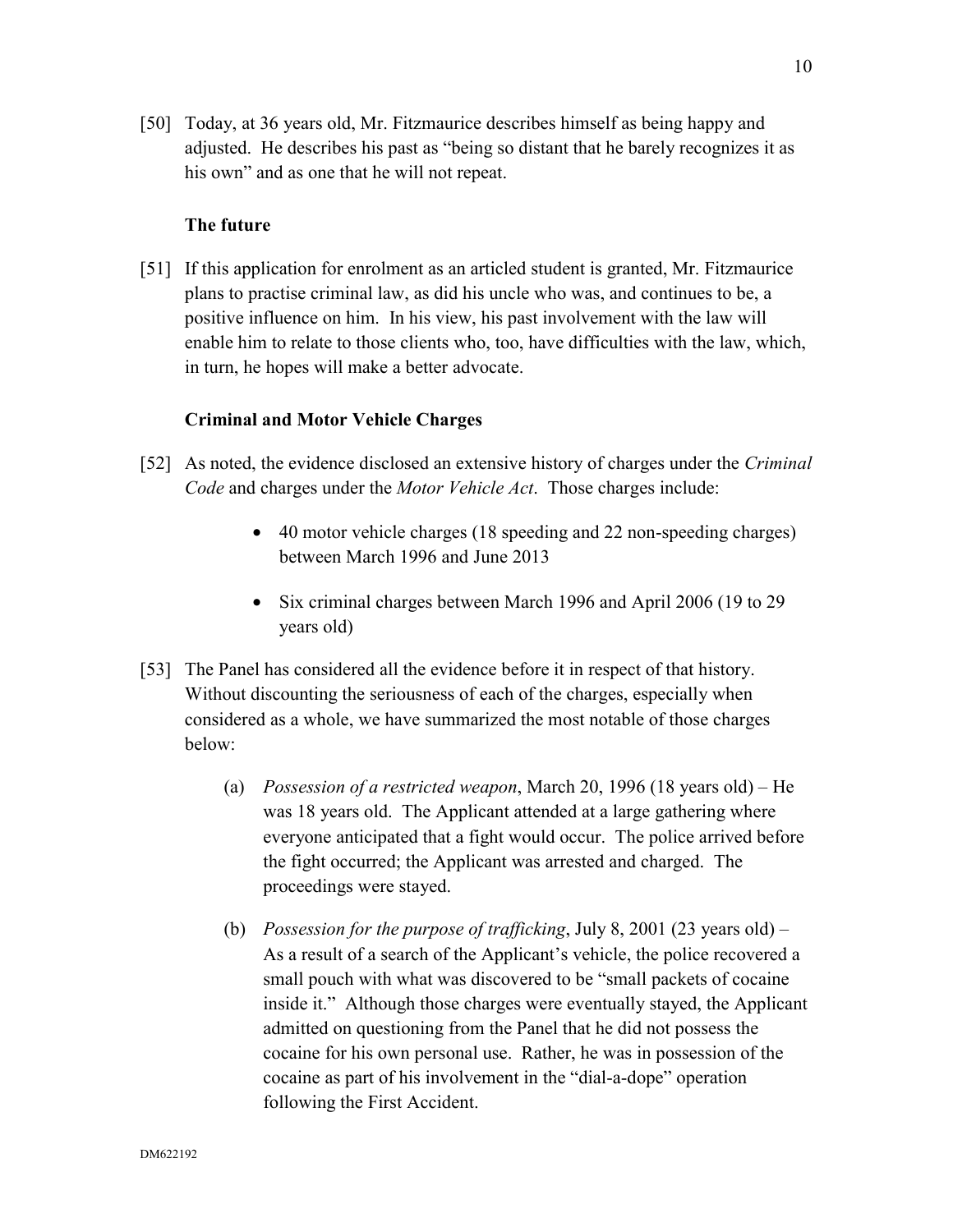- (c) *Mischief under \$5,000*, April 18, 2004 (26 years old) At a time when he was on prescription medication, he was ejected from a club for "horse playing with a good friend inside the club." He was pepper-sprayed by the club security and responded by throwing a beer bottle at the door causing a window to break. Although the Applicant was charged, the nightclub agreed not to pursue the charge, and he made reparations to the window which cost \$1,500.
- (d) *City Bylaw Fighting*, November 19, 2005 (27 years old) Again, at a time that he was on prescription medicine, the Applicant was walking home from downtown after a night out drinking when he was beat up by a group of five men. He was ticketed, a fine imposed, which he paid.
- (e) *Mischief under \$5,000*, April 19, 2006 (28 years old) While on prescription medicine, and having consumed beer at a friend's house, the Applicant mistakenly went down the wrong hallway in his apartment building thinking he was heading to his suite. He tried his key several times but it did not work. When he heard voices in the suite, he became concerned that he was being burglarized so he kicked the door open only to realize he was in the wrong suite.

The Applicant agreed to make reparation of the door and move out within the month. The charges were stayed.

The Applicant provided in his summary that, since that incident, he has never mixed pain medication and alcohol again.

# **Motor Vehicle Offences**

- [54] The Applicant's summary includes 40 motor vehicle charges (18 speeding and 22 non-speeding charges) between March 1996 and June 2013.
- [55] Of particular note, the Applicant ignored a driving prohibition imposed on him in September 1996. In November 1996, he was charged with "Driving while Prohibited." The charge occurred at a time that the Applicant was aware he was prohibited from driving.
- [56] The Applicant candidly admitted he had nothing to say in mitigation of the driving record describing it as "horrendous," "reckless," "dangerous" and "irresponsible."
- [57] Since starting law school in 2011, the Applicant has been charged with three nonspeeding motor vehicle offences, one of which (no front licence plate) was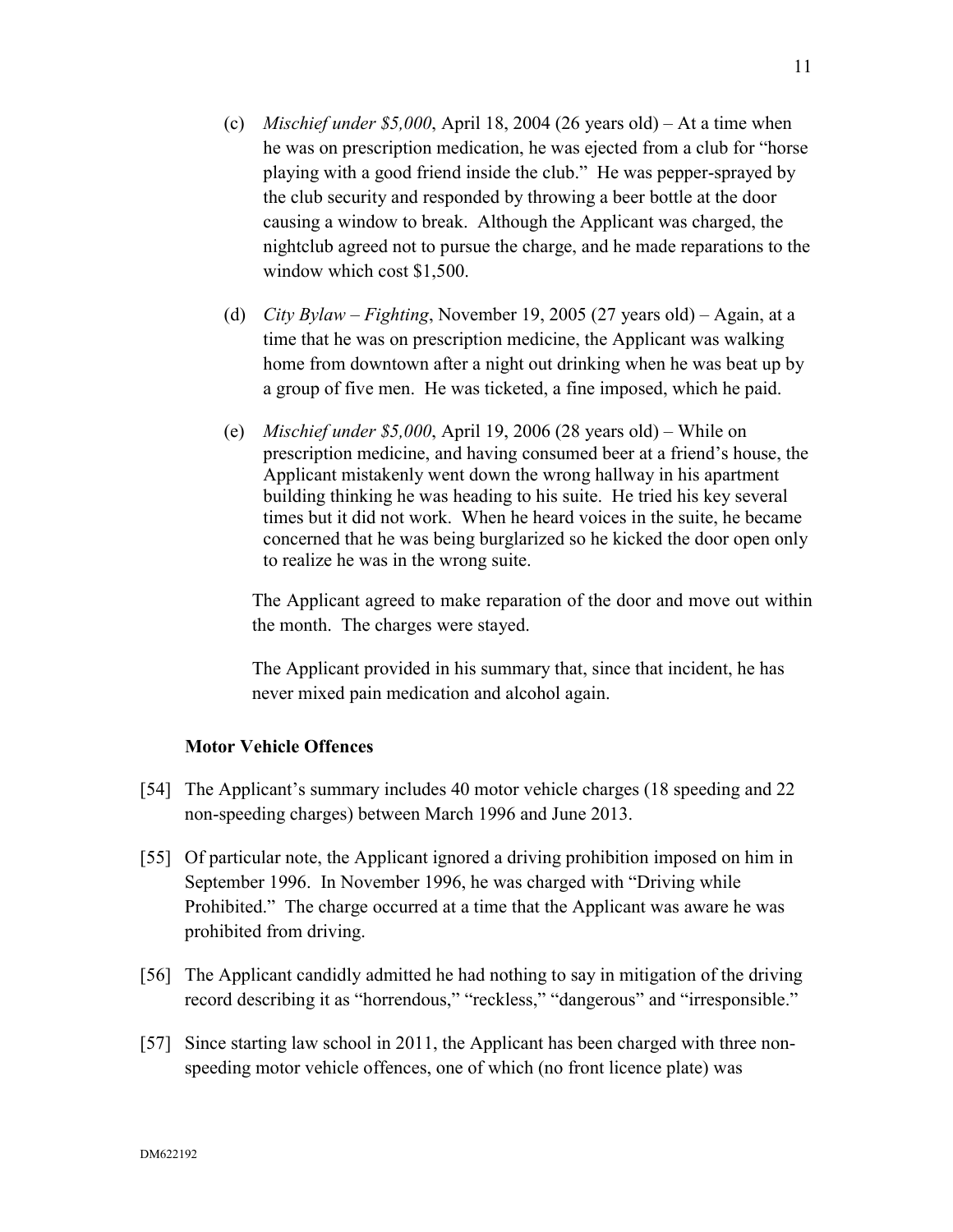withdrawn. The Applicant is disputing one (failing to obey a stop sign) and the result is pending.

[58] He has not received any speeding tickets since starting law school, a fact he attributes to "age and maturity."

# **DISCUSSION AND ANALYSIS**

- [59] There is no doubt that the Applicant's extensive history of criminal and motor vehicle charges is reflective of conduct that is far less than exemplary.
- [60] Indeed, there is little doubt that both the record as a whole and many of the charges contained in the record, even in isolation, would lead one to conclude that, in the past, the Applicant was not of "good character and repute." Without dismissing the seriousness of any of the charges, in the Panel's view, that is particularly true of the following:
	- (a) The Applicant's deliberate failure to abide by an express driving prohibition leading to the charge of "driving while prohibited" in November 1996 is indicative of a disregard of the law and legal authority;
	- (b) The charges relating to possession of weapons and fighting;
	- (c) The July 2001 charge of "possession for the purpose of trafficking" and, in particular, the Applicant's active involvement in a "dial-a-dope" operation;
	- (d) The two "mischief under \$5,000" charges in April 2004 and April 2006, being the most recent of the criminal charges and ones in which alcohol were involved;
	- (e) The totality of the record, which, when viewed as a whole, reflects an extended period of disregard for the law.
- [61] The evidence also reveals, however, the following in respect of those charges:
	- (a) Of the non-speeding motor vehicle charges, only four have occurred in the past ten years;
	- (b) Of the four non-speeding motor vehicle charges, the Applicant was found "not guilty" of one (driving without due care), one (no front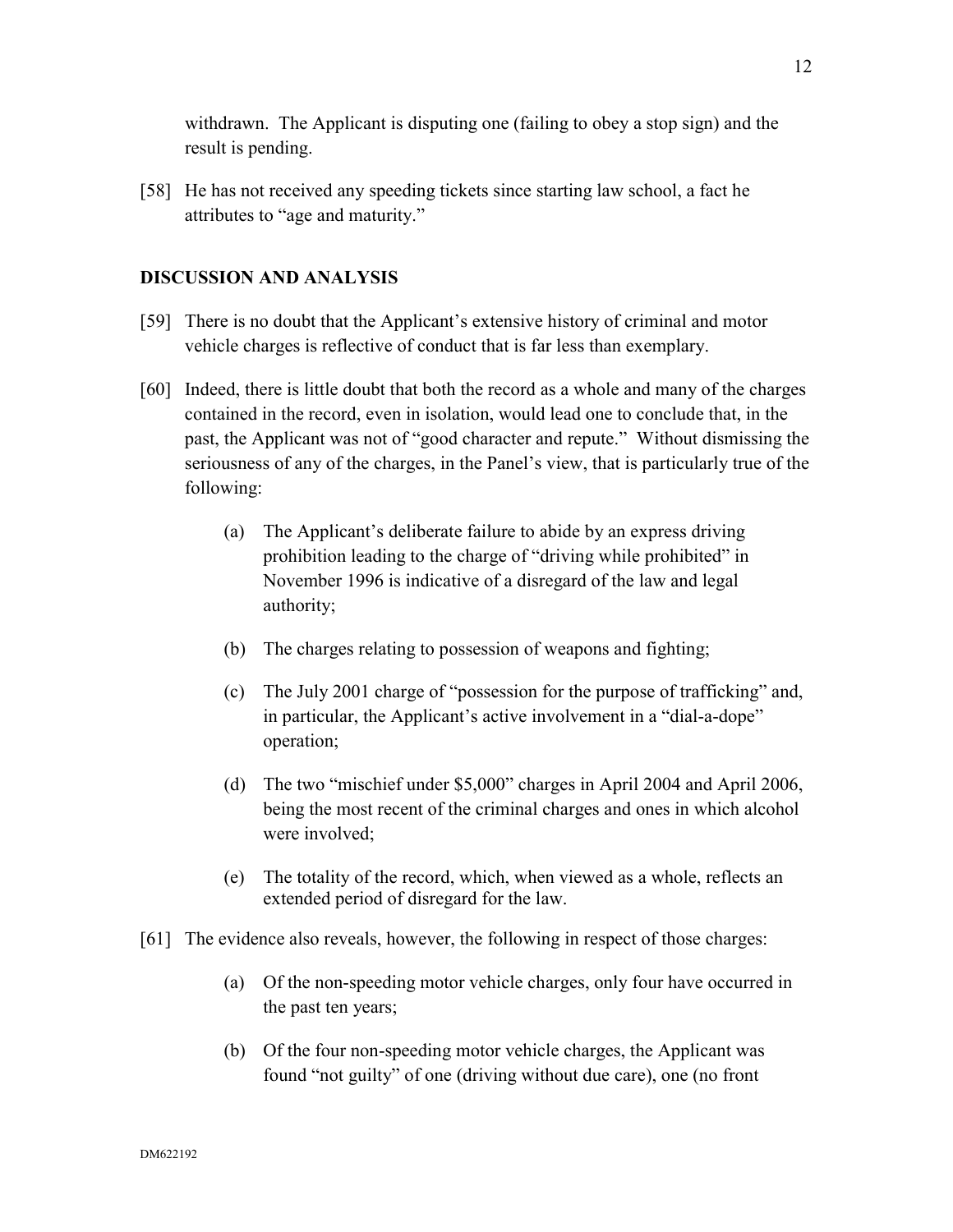licence plate) was withdrawn and the Applicant is disputing one (failing to obey a stop sign), and the result is pending;

- (c) Of the six criminal charges, only two have been laid within the last ten years (fighting and mischief under \$5,000). No criminal charges have been laid against the Applicant in the past eight years;
- (d) The Applicant has attributed both of the last two criminal charges, in part, to his combination of prescription medicine and consumption of alcohol, a practice that the Applicant has since discontinued;
- (e) The most concerning of the criminal charges, being "possession for the purpose of trafficking" and the Applicant's involvement in the related "dial-a-dope" operation, occurred at a time of significant flux and uncertainty in the Applicant's life, being the injuries and resulting psychiatric symptoms he experienced after the First Accident. He was involved in that operation for a period of three to four months and has not had any involvement in that operation since.
- [62] Not only does the evidence reveal a marked decrease in the incidents of criminal conduct, it also reveals an increase in positive conduct with positive outcomes. Since returning to Vancouver from Toronto and, in particular, since 2006, the year of his last criminal charge, the Applicant has taken steps to make positive strides not only in his own life, but also for the benefit of others. Of note:
	- (a) By 2002, he no longer had any contact with the group of acquaintances with whom he engaged in criminal activity;
	- (b) In 2006, by applying himself, he was able to successfully complete his course load at Langara College, while at the same time, completing the renovation of a townhouse;
	- (c) During the period 2009 to 2011, he applied for and completed an undergraduate degree at UBC, with grades that were enough to gain him acceptance into law school;
	- (d) In 2011, he commenced his studies at law school; and
	- (e) While in law school, he used his education and the skills he developed to assist others in need by way of his active participation in the Law Students' Legal Assistance Program and Students Pro Bono Canada.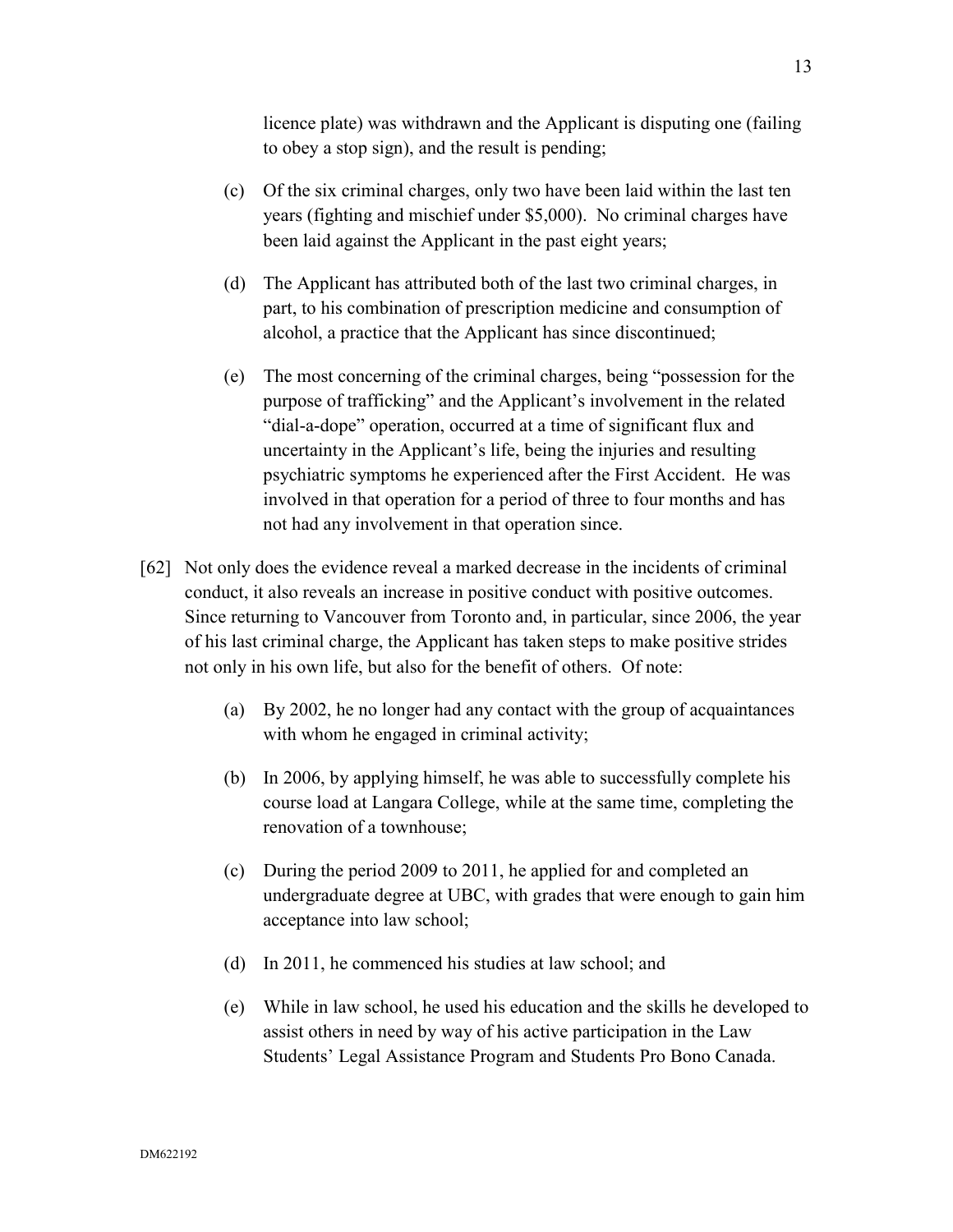- [63] It is also significant to the Panel that he has not denied his past. To the contrary, he has been candid and forthcoming in the application process, in giving his evidence before this Panel and in the full disclosure of that past to the referees who provided letters of reference in support of this application. In the Panel's view, that honesty is reflective of the Applicant's recognition of the fact that his past is something that requires addressing.
- [64] Furthermore, while he has attributed his criminal behaviour to his unstable childhood and to the trauma of the First Accident and the Second Accident, he does not use either to excuse his past or to diminish his responsibility for his conduct. Rather, he is hopeful that his experiences, perspective and insight will enable him to relate to, and therefore better advocate for, many of the clients who will use him as their criminal lawyer. The Panel agrees that it will.
- [65] In the Panel's view, all of these factors, being the marked decrease in, and eventually, the complete absence of any criminal conduct in the past ten years, the positive life steps the Applicant has taken (particularly since 2002), his insight into his past criminal behaviour and his candour in the disclosure of his past conduct, are clear indicators of this Applicant's rehabilitation. Together, they highlight that the Applicant has consciously and deliberately changed the path that he was on prior to 2002 and is taking active steps to make a positive and meaningful contribution to society and to the legal profession.
- [66] The words of the hearing panel *Applicant 3* are particularly apropos in the circumstances of this case. In that decision, the panel stated:
	- [22] Credentials hearings are a challenge to panel members. They have to enquire into an applicant's "good character and repute." This enquiry raises high human drama. In many cases, such as the one the Panel faces here, the Applicant has engaged in activity that is criminal in nature, whether or not it led to a criminal conviction. Such activity raises an immediate concern regarding the character and fitness of the Applicant. *The question becomes whether the applicant is able to demonstrate that he or she has rehabilitated himself or herself. Always a balance must be struck between protecting the public from rogue or undesirable lawyers and the concept of redemption through rehabilitation, which runs deep in western civilization.*
	- [23] The determining factor at all Credentials hearings is the public interest. To protect the public, the Law Society must be satisfied that an applicant meets the test of being of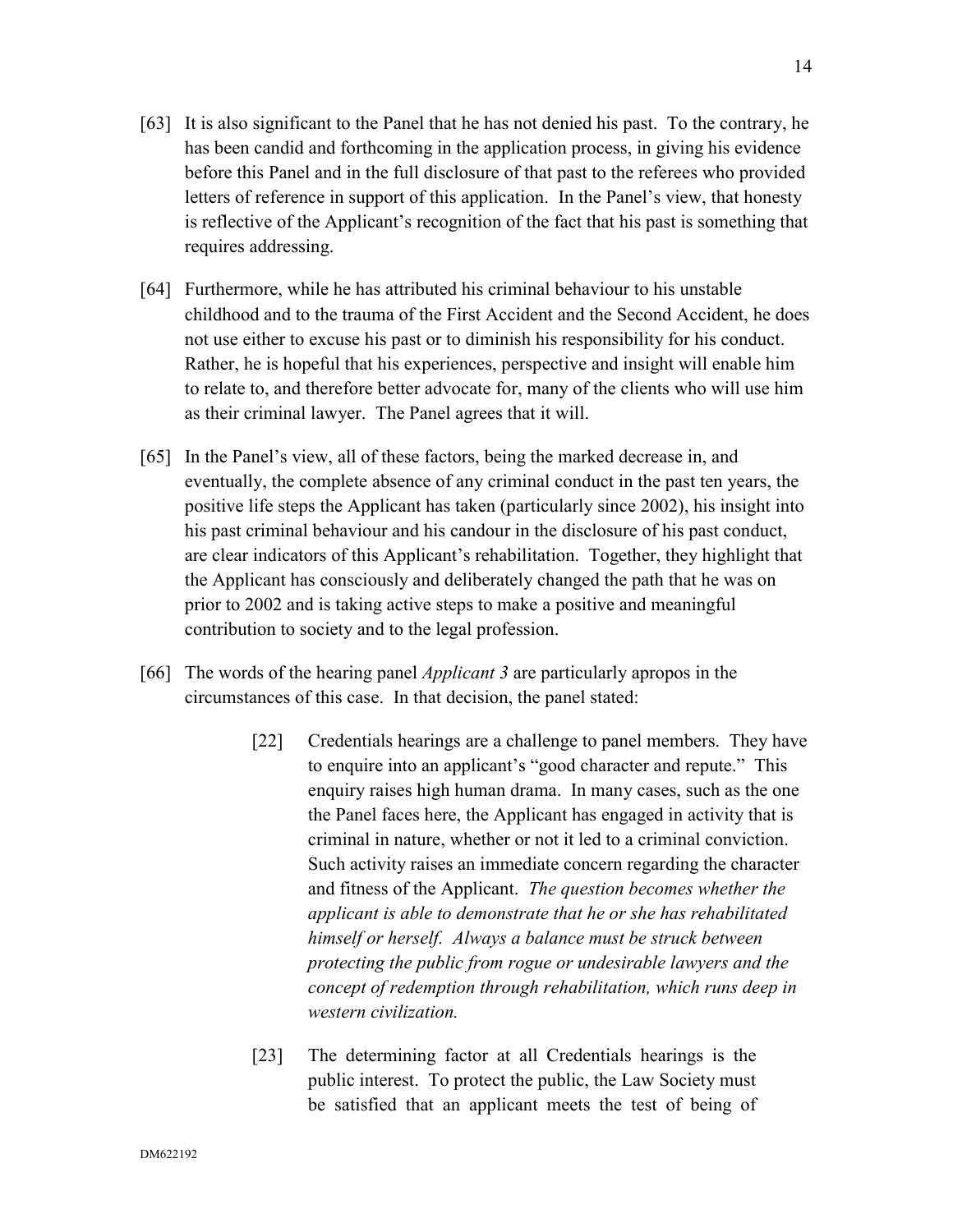"good character and repute." Unlike in the disciplinary context, the onus is on the Applicant to meet this standard. *In this context, public interest has a broader meaning. It is in the public interest to have articled students and lawyers from diverse backgrounds. Persons who have gone astray and have truly rehabilitated themselves can give valuable insight to clients, the courts and the public. They can become valued and trustworthy members of the profession. They set an example to all of us.* However, here the onus is on this Applicant to prove his rehabilitation. It is not enough for the Applicant to appear and say, "These events happened a long time ago, and by the way, I have rehabilitated myself." A much more thorough examination is required.

[emphasis added]

[67] As with the applicant in *Applicant 3*, the Applicant's past conduct is far from perfect. However, we accept that "no isolated act or series of acts necessarily defines or fixes one's essential nature for all time." Notwithstanding his past conduct, on the whole of the evidence before us, we are satisfied that the Applicant has rehabilitated himself and, as of the date of this hearing, is of "good character and repute."

### **CONCLUSION AND ORDER**

[68] We conclude that, as of the date of this hearing, the Applicant has met the burden of proving that he is of "good character and repute and fit to become a barrister and a solicitor of the Supreme Court" and, as such, should be enrolled as an articled student. We order that the application for enrolment is granted.

### **COSTS**

[69] No submissions were made as to costs of the hearing. The parties will have 30 days from the date of this decision in which to make any submissions on costs.